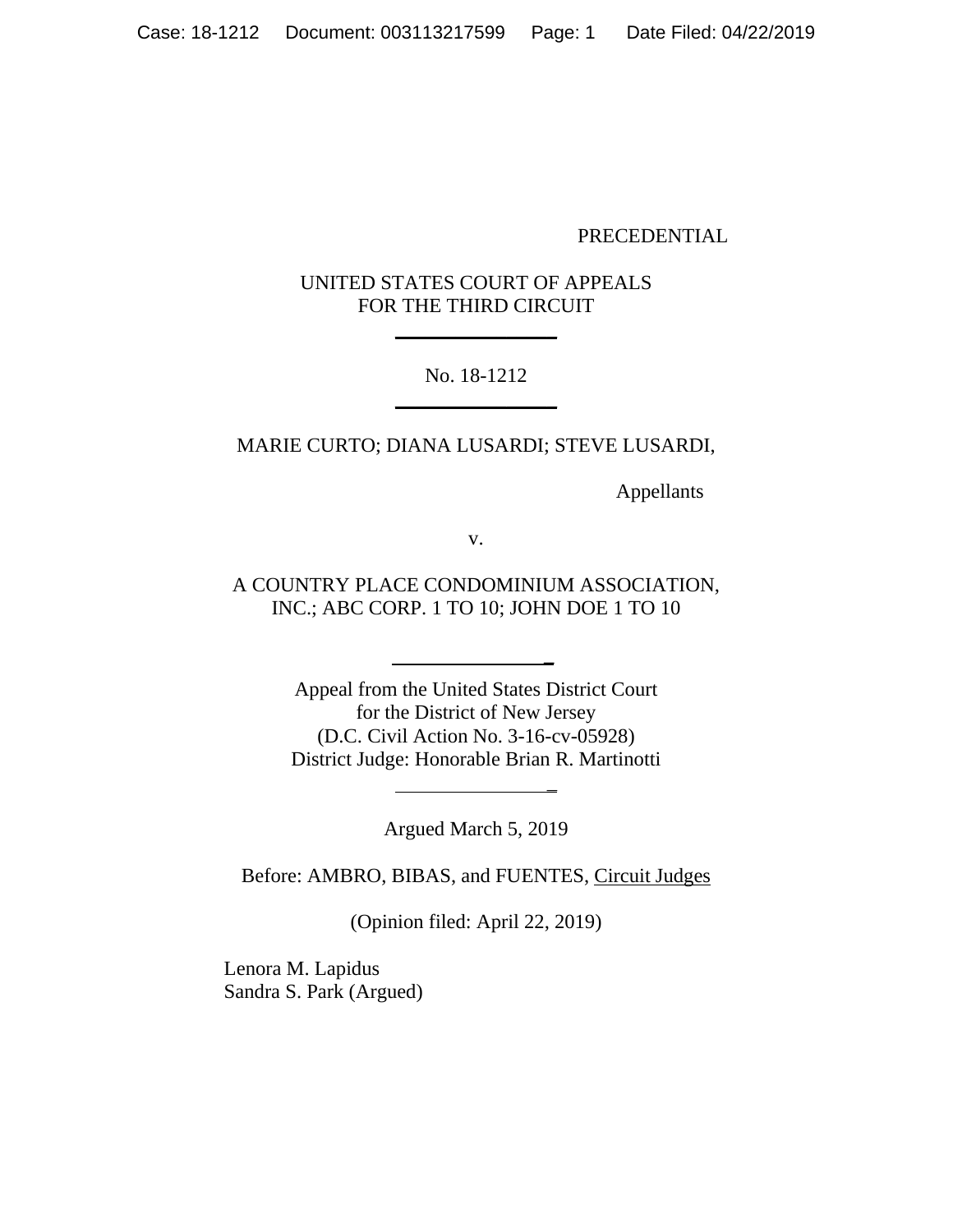American Civil Liberties Union Women's Rights Project 125 Broad Street, 18th Floor New York, NY 10004

Jeanne LoCicero Liza F. Weisberg Edward Barocas American Civil Liberties Union of New Jersey Foundation 89 Market Street P.O. Box 32159 Newark, NJ 07102

Daniel Mach Heather L. Weaver American Civil Liberties Union 915 15th Street, N.W., 6th Floor Washington, DE 20005

Jose D. Roman Powell & Roman 131 White Oak Lane Old Bridge, NJ 08857

Counsel for Appellants

Angela Maione Costigan (Argued) Costigan & Costigan, LLC 1222 Spruce Street Philadelphia, PA 19107

Counsel for Appellee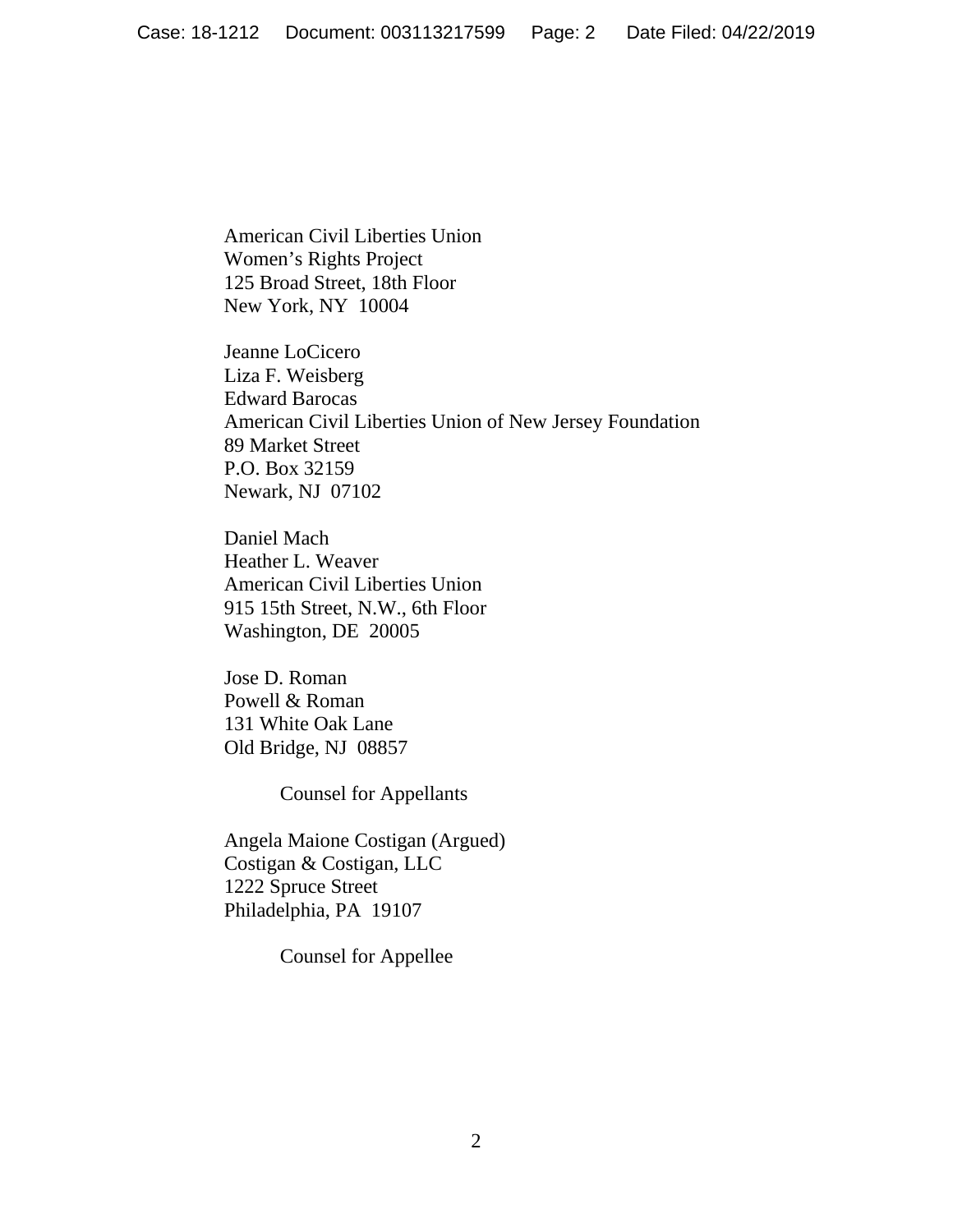Lila Miller Sasha M. Samberg-Champion Relman Dane & Colfax PLLC 1225 19th Street, N.W., Suite 600 Washington, DE 20036

> Amicus Appellant National Fair Housing Alliance

Kevin T. Snider Pacific Justice Institute 9851 Horn Road, Suite 115 Sacramento, CA 95827

David J. Hallstrom 3C01 Lansdowne Terrace London, WC1N 1AS United Kingdom

> Amicus Appellee Pacific Justice Institute

#### OPINION OF THE COURT

**\_**

**\_**

AMBRO, Circuit Judge,

Marie Curto wanted to swim with her family after work. Steve Lusardi wanted to swim with his wife, who had disabilities after a series of strokes and needed pool therapy to recover. But they lived at A Country Place, and its Condominium Association had adopted rules segregating use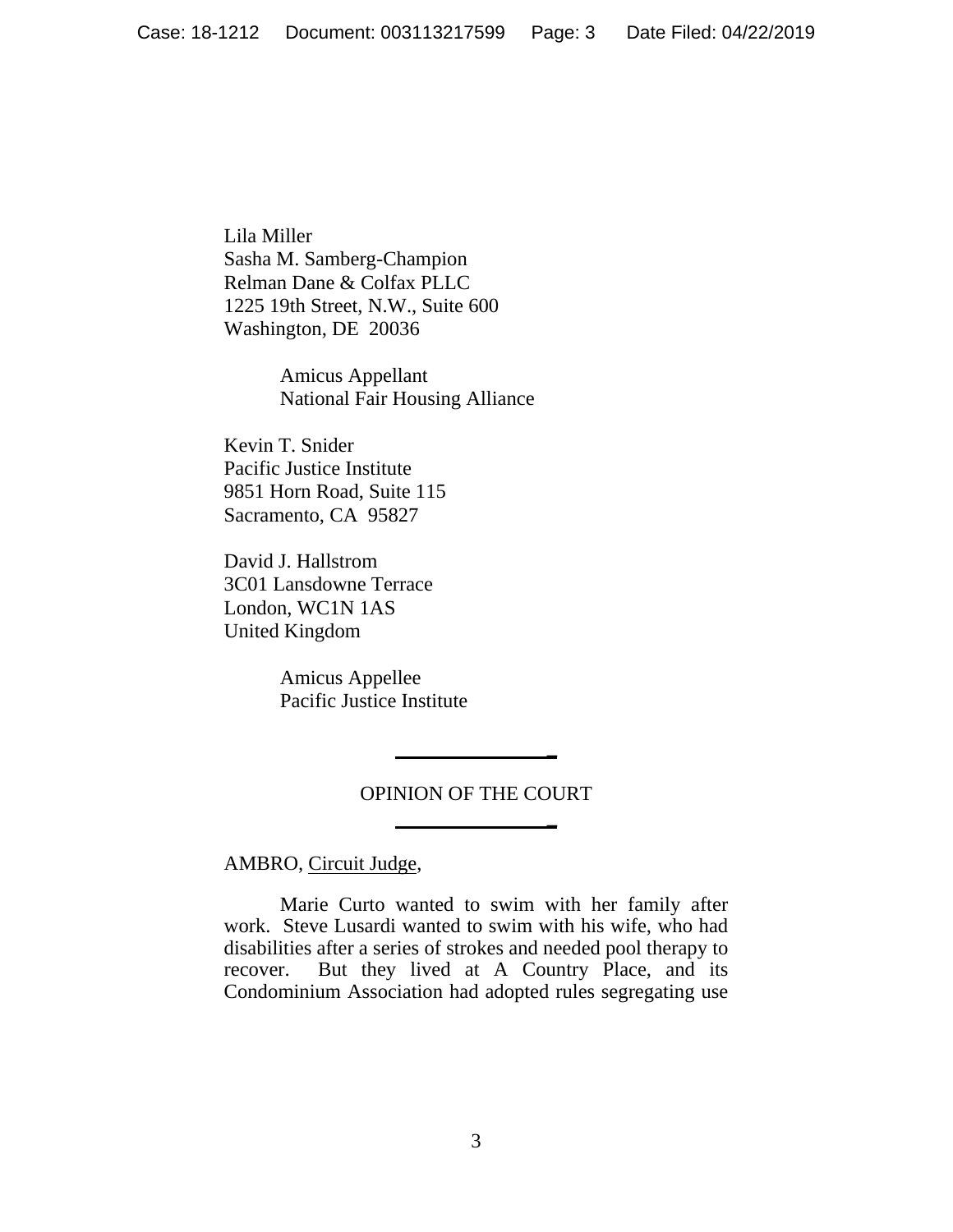of the communal pool by sex. By 2016 over two-thirds of all swimming hours throughout the week were sex-segregated. After they were fined for violating this policy, Curto and the Lusardis sued, alleging violations of the federal Fair Housing Act (sometimes referred to as the "FHA"), 42 U.S.C. §§ 3601 *et seq*., and New Jersey state law.

The District Court granted summary judgment to the Condominium Association because, in its words, "the gendersegregated schedule applies to men and women equally." *Curto v. A Country Place Condominium Assoc.*, 2018 WL 638749, at \*4 (D.N.J. 2018). We disagree. On the facts before us, the pool schedule discriminates against women in violation of the FHA. We need not determine whether sexsegregated swimming hours necessarily violate the FHA, or whether a sufficiently limited and more even-handed schedule might be justifiable, because the schedule actually adopted by the Condominium Association is plainly unequal in its allotment of favorable swimming times. Thus we reverse.

### **I. Background**

A Country Place Condominium Association, Inc. is a "55 and over" age-restricted condominium association located in Lakewood, New Jersey. Lakewood has a large and growing Orthodox Jewish population, and so does A Country Place; by 2016, when the events in this litigation took place, approximately two-thirds of its residents were Orthodox.

One of the amenities at A Country Place is its community pool, which reopened in 2011 after being closed for renovations. It is maintained using funds from the \$215 monthly maintenance fee paid by each of the community residents. After the pool reopened, the Condominium Association adopted rules for pool use creating certain hours when only members of a single sex were allowed to swim.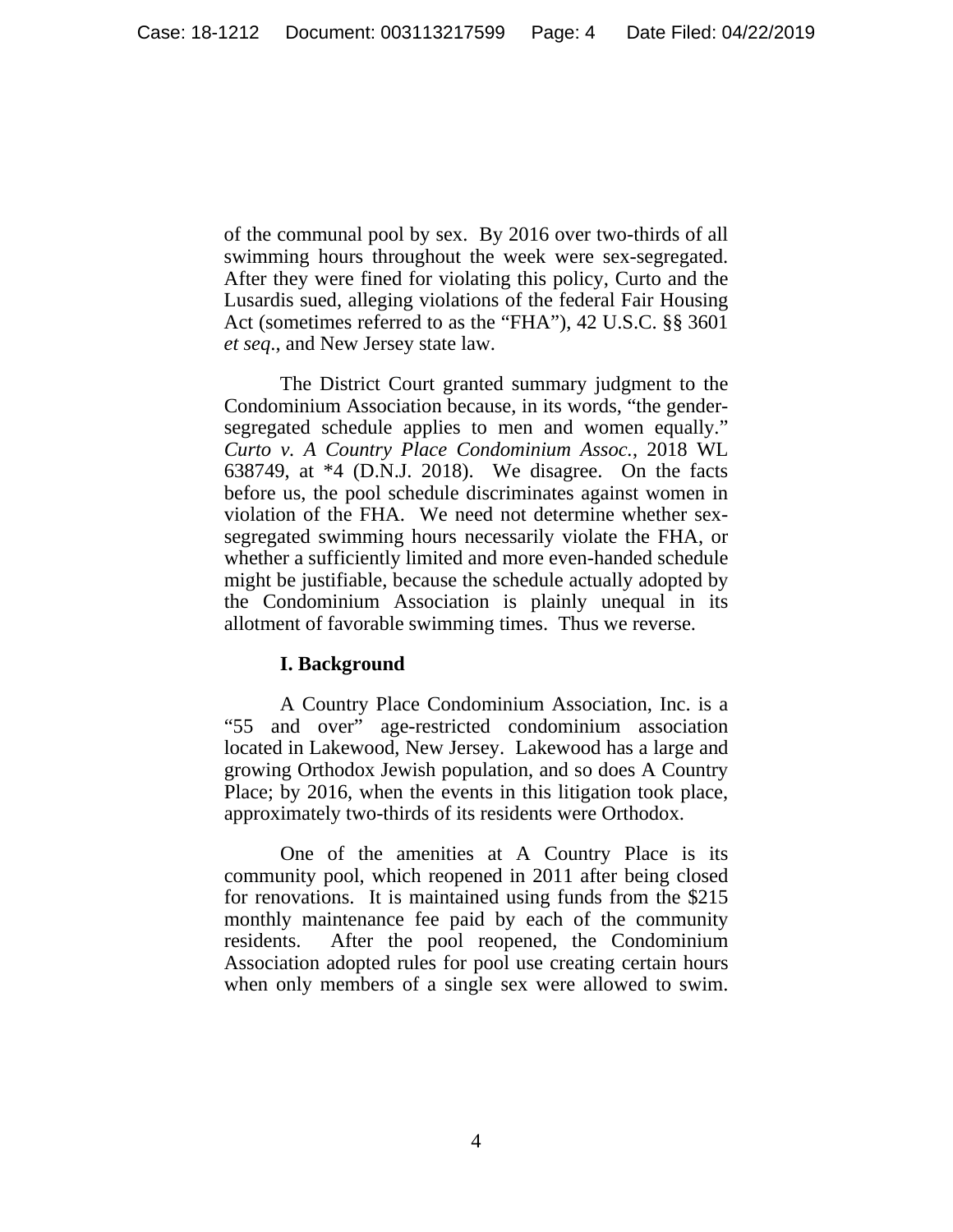This was done to accommodate the Orthodox principle of *tznius*, or modesty, according to which it is improper for men and women to see each other in a state of undress—including bathing attire. This principle—according to Fagye Engleman, the Association's representative in this litigation—means that the Orthodox residents cannot comfortably swim at a time when members of the opposite sex might be present at the pool.

Prior to 2016 the schedules provided for only a handful of sex-segregated swimming hours throughout the week, but as the Orthodox membership at A Country Place increased, the Association increased the number of sex-segregated hours. Thus in 2016 the Association's Board of Directors adopted a new schedule with greatly increased segregated swimming hours:

|                  |                    | Sunday                                          | Monday      | Tuesday                                                            | Wednesday        | Thursday              | Friday                    | Saturday         |                    |
|------------------|--------------------|-------------------------------------------------|-------------|--------------------------------------------------------------------|------------------|-----------------------|---------------------------|------------------|--------------------|
|                  | 8:00-11:00am       | Ladies Swim                                     | Ladies Swim | Lacies Swim                                                        | Ladies Swim      | Ladies : wim          | adies Swim<br><b>Side</b> |                  | 8:00-11:00am       |
|                  | 11:00am-           | Mens                                            | Mens        | Mens                                                               | Mens             | Meis                  | Mens                      |                  | 11:00am-           |
|                  | 1:00 <sub>pm</sub> | Swim                                            | Swim        | Swim                                                               | Swim             | Swim                  | Swim                      |                  | 1:00 <sub>pm</sub> |
| All              | 1:00-3:00pm        | All                                             | All         | All                                                                | All              | Ajj                   | All                       | All              |                    |
| <b>Residents</b> |                    | <b>Residents</b>                                | Residents   | Residents                                                          | <b>Residents</b> | Residents             | <b>Residents</b>          |                  | $1:00-3:00$ pm     |
| Adults           | 3:00               |                                                 |             |                                                                    |                  |                       |                           | <b>Residents</b> | 3:00               |
| Only             | $4:00 \text{pm}$   | Ladies Swim Adult Residents Only<br>Ladies Swim |             |                                                                    |                  |                       |                           | All Day          | $4:00 \text{pm}$   |
|                  | 4:00               |                                                 |             | Ladies Swim                                                        |                  |                       |                           |                  | 4:00               |
|                  | 5:00 <sub>pm</sub> | Ladies Swim                                     | Mens        | $\sim \frac{C_{\rm{tot}}^{\rm{max}}}{2\pi\sqrt{G}}$<br>Ladies Swim | Mens             | 299.98<br>Ladies Swim | Mens Swim                 |                  | 5:00 <sub>pm</sub> |
|                  | 5:00               |                                                 |             |                                                                    |                  |                       |                           |                  | 5:00               |
|                  | 6:45pm             |                                                 | Swim        | 次数と                                                                | Swim             |                       |                           |                  | 6:45 <sub>pm</sub> |
|                  | 6:45<br>Mens Swim  |                                                 |             |                                                                    |                  |                       |                           |                  | 6:45               |
|                  |                    | 9:00pm                                          |             |                                                                    |                  |                       |                           |                  | 9:00 <sub>pm</sub> |

A Country Place Pool Schedule 2016

 $\varphi_{\rm s}^{\rm (00)}$ 

Under this schedule, a total of 31.75 hours each week were defined as "men's swim," when women were prohibited from using the pool; 34.25 hours were defined as "women's swim," when men were prohibited. Only 25 hours were open to people of all genders. Excluding Saturday, which was left open for mixed-gender swimming because Orthodox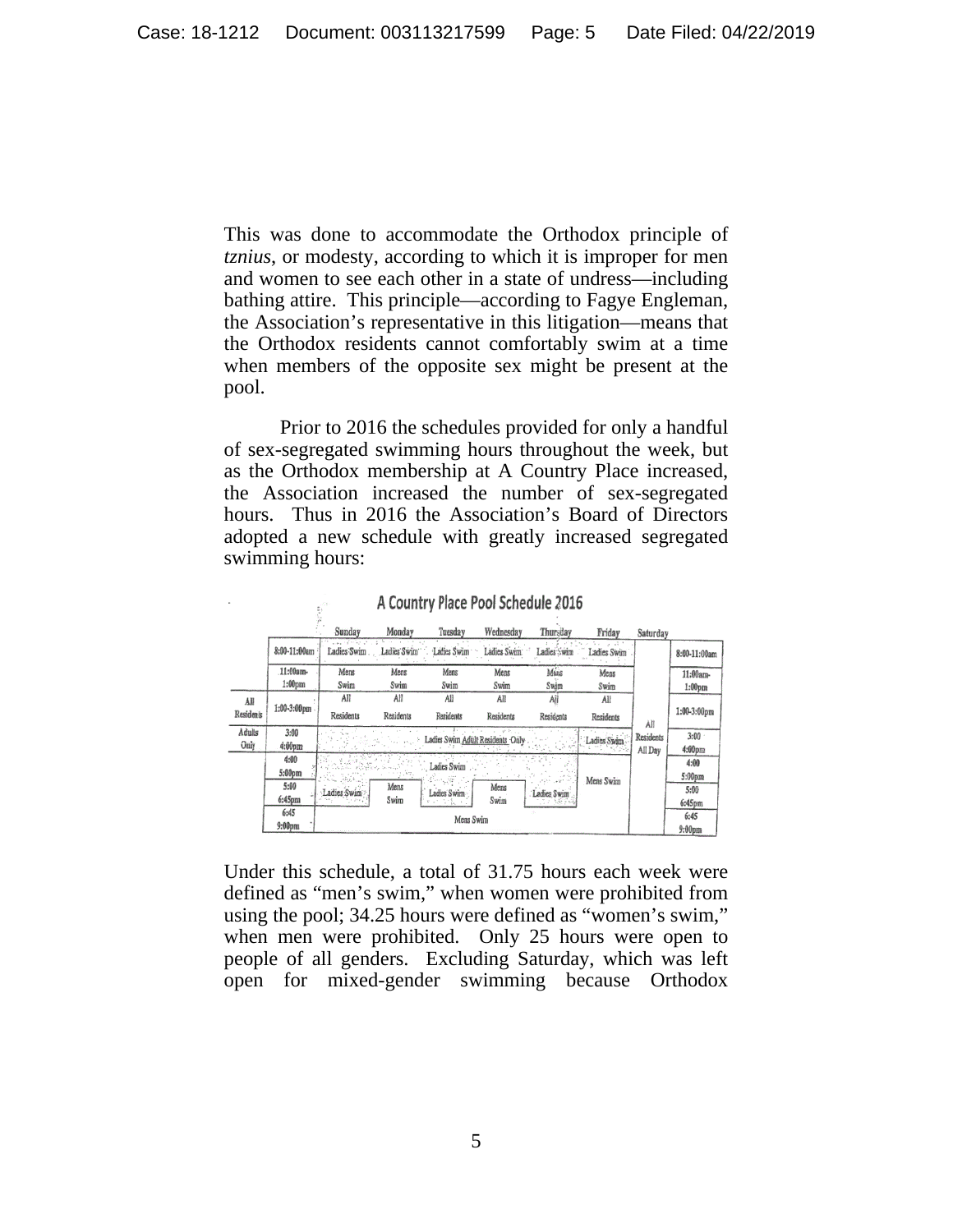residents would not go swimming on the Jewish Sabbath, only 12 hours during the other six days of the week were available for integrated swimming. Of note, a large majority of the hours in the evening were set aside for men, including the period from 6:45 p.m. onward every day of the week (except Saturday) and the entire period from 4:00 p.m. onward on Friday. As for Friday afternoons, Engleman testified this was done because women are at home preparing for the Sabbath during that time.

After the controversy with the plaintiffs began, the Association adopted a modified schedule:

|                  |                   | A Country Place Pool Schedule 2016             |                             |                     |                    |              | effective - July 17, 2016 |                                    |                          |  |
|------------------|-------------------|------------------------------------------------|-----------------------------|---------------------|--------------------|--------------|---------------------------|------------------------------------|--------------------------|--|
|                  |                   | Sanday                                         | Monday                      | Tuesday             | Wednesday          | Thursday     | Friday                    | Saturday                           |                          |  |
|                  | 8:00-11:00am      | Ladies Swim                                    | Ladies Swim                 | <b>Ladies Swins</b> | <b>Ladies Swim</b> | Ladies Swim  | <b>Ladies Swim</b>        |                                    | \$:00-11:00am            |  |
|                  | $11:00$ am-       | Mens                                           | Mens                        | Mens                | Mens               | Mens         | Mens                      |                                    | 11:00am-                 |  |
|                  | 1:00pm            | Swim                                           | Swim                        | Swim                | Swim               | Swim         | Swim                      |                                    | 1:00рш                   |  |
| All              | 1:00-3:00pm       | All                                            | All                         | All                 | All                | All          | All                       |                                    | 1:00                     |  |
| <b>Residents</b> |                   | Residents                                      | Residents                   | <b>Residents</b>    | Residents          | Residents    | <b>Residents</b>          |                                    | 3:00pm                   |  |
|                  | 3:00<br>4:00pm    | Ladies Swim.<br><b>Adult Residents</b><br>Only | <b>Ladies Swim</b>          |                     |                    |              | <b>Ladies Swim</b>        | All<br><b>Residents</b><br>All Day | 3:00<br>4:00рш           |  |
|                  | 4:00<br>5:00pm    | <b>Ladies Swim</b>                             | <b>Adult Residents Only</b> |                     |                    |              | Mens Swim                 |                                    | 4:00<br>$5:00 \text{pm}$ |  |
|                  | 5:00<br>6:00pm    |                                                | Mens                        | Ladies              | Mens               | Ladies       |                           |                                    | 5:80                     |  |
|                  | 6:00<br>6:45pm    | Mens                                           | Swim                        | Swim                | Swim               | <b>Swint</b> |                           |                                    | 6:45 <sub>pm</sub>       |  |
|                  | 6:45<br>$9:00$ pm | Swim                                           |                             |                     | Mens Swim          |              |                           | 6:45<br>9:00pm                     |                          |  |

The only significant change was expanding the "adult residents only" period of "ladies' swim." Only the 6:00 to 6:45 p.m. period on Sunday, which went from "ladies' swim" to "men's swim," was allocated to a different gender than under the initial 2016 schedule. Thus this revised schedule provided for 56 hours of segregated hours (32.5 hours for men and 33.5 hours for women), along with the same 12 hours of integrated swimming Sunday through Friday.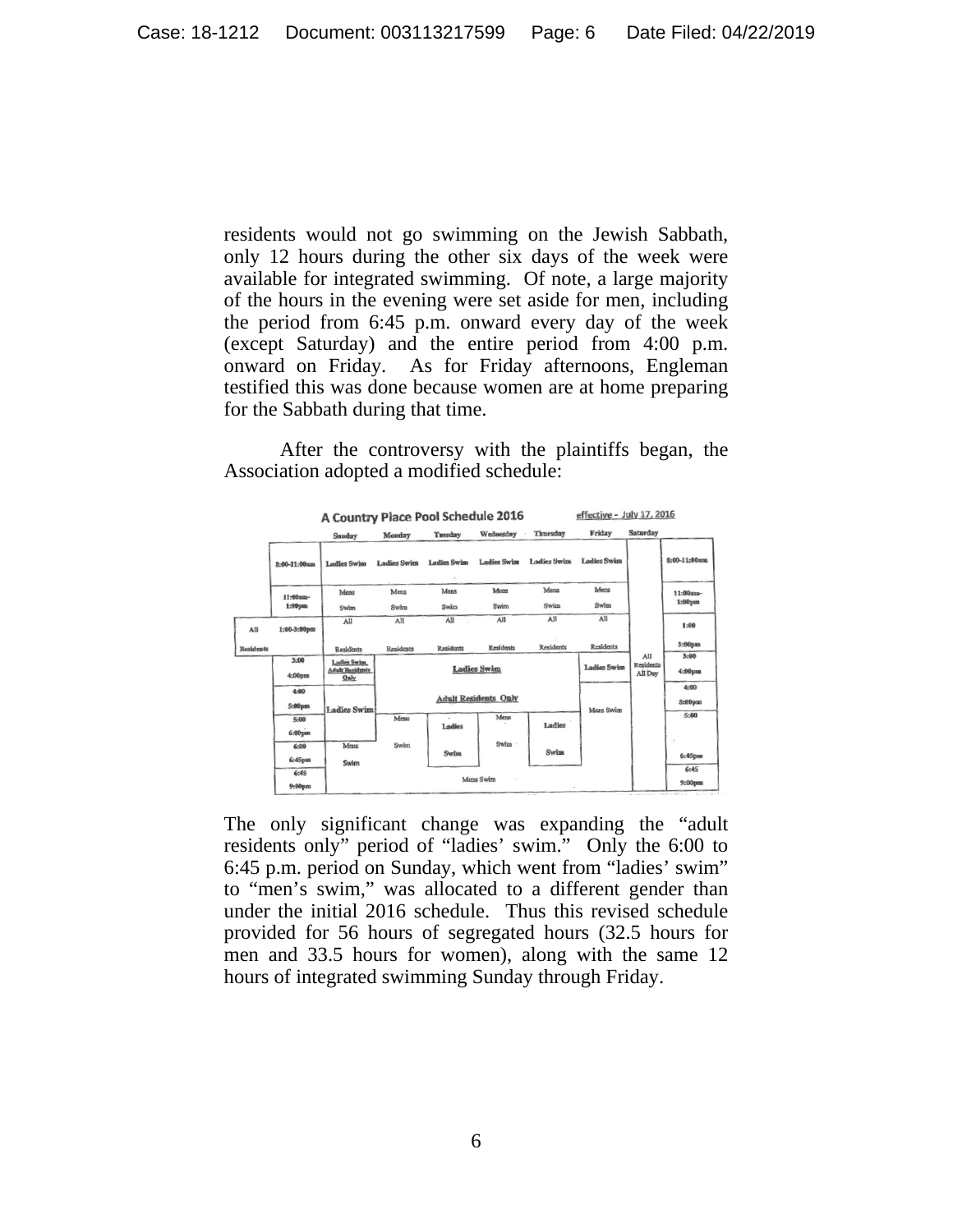Plaintiff Marie Curto owns a unit at A Country Place,<sup>1</sup> and stated in the complaint that one of the reasons she chose to live there was to go swimming with her family. Plaintiffs Steve and Diana Lusardi are a married couple who also own a unit in the residential facility. They stated in the complaint that one reason they moved back to the residential facility (where they had lived previously) was to use the pool together. Diana Lusardi suffered two strokes in 2013, which resulted in physical disabilities, and she wished to engage in pool therapy with her husband.

On June 15, 2016, a resident at A Country Place notified the Board that Curto had been swimming during a men's swim period. The next day the Board held a meeting on the issue, at which Steve Lusardi read a statement explaining why he wanted to use the pool with his wife and challenging the pool schedule as discriminatory. In the following weeks, the plaintiffs continued to use the pool in violation of the posted schedule and were fined \$50 each by the Board. The plaintiffs engaged in much back-and-forth with the Board about the validity of these fines, but to no avail. They ultimately filed a complaint alleging violations of the Fair Housing Act as well as several New Jersey state laws regarding both discrimination and the rules for condominium associations.

After discovery, both parties moved for summary judgment. The District Court granted the Condominium Association's motion on the plaintiffs' Fair Housing Act

 $<sup>1</sup>$  At least she owned a unit there when this lawsuit was filed.</sup> The same is true of the Lusardis. It appears, though this is not contained in the record and does not affect the outcome of our case, that some or all of the plaintiffs have subsequently moved out of the condo facility.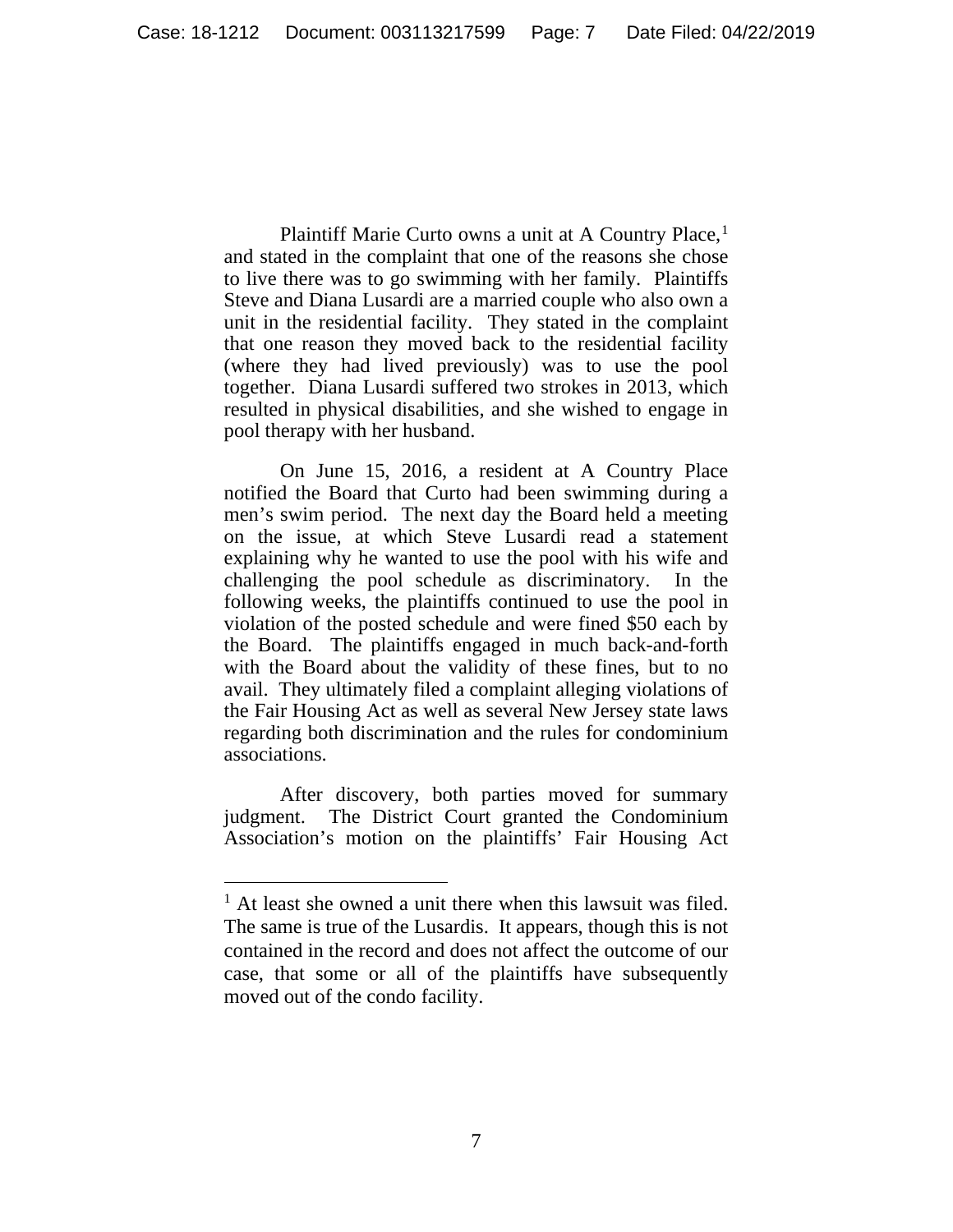claim and declined to exercise supplemental jurisdiction over the state law claims that remained. The Court's analysis of the FHA claim ran only two paragraphs and rested on its view that "the gender-segregated schedule applies to men and women equally." *Curto v. A Country Place Condominium Assoc.*, 2018 WL 638749, at \*4 (D.N.J. 2018). This appeal followed.

### **II. Jurisdiction and Standard of Review**

The District Court had jurisdiction under 28 U.S.C. § 1331. 28 U.S.C. § 1291 gives us appellate jurisdiction.

We review the District Court's grant of summary judgment *de novo*. *Jutrowski v. Twp. of Riverdale*, 904 F.3d 280, 288 (3d Cir. 2018). Summary judgment is warranted if the moving party establishes "that there is no genuine dispute as to any material fact and the movant is entitled to judgment as a matter of law." Fed. R. Civ. P. 56(a). We view all facts "in the light most favorable to the non-moving party" and draw all reasonable inferences in that party's favor. *Jutrowski*, 904 F.3d at 288.

### **III. Analysis**

The Fair Housing Act, 42 U.S.C. § 3604(b), makes it an unlawful housing practice to "discriminate against any person in the terms, conditions, or privileges of sale or rental of a dwelling, or in the provision of services or facilities therewith, because of race, color, religion, sex, familial status, or national origin." Per regulation, here 24 C.F.R. § 100.65(b)(4), this includes "[l]imiting the use of privileges, services or facilities associated with a dwelling because of race, color, religion, sex, handicap, familial status, or national origin of an owner, tenant or a person associated with him or her." The parties here do not dispute that the FHA applies to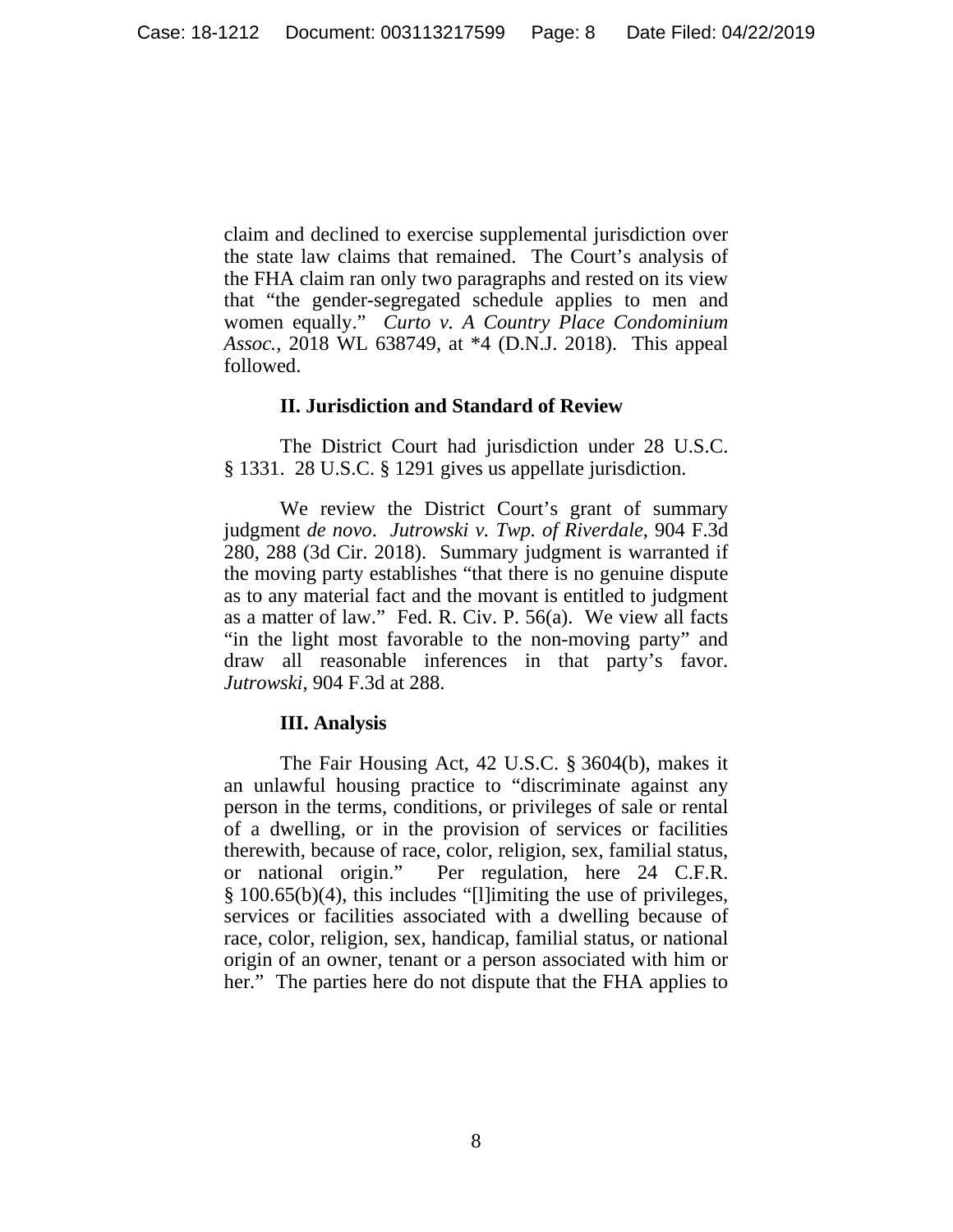the Condominium Association or that the communal pool is a "facility associated with a dwelling" within the meaning of the statute and regulation.<sup>2</sup>

Even had the Association asserted a RFRA defense, it would lack associational standing to assert the religious free exercise rights of its Orthodox Jewish members. To have associational standing, (1) individual members must have standing in their own right, (2) the interest asserted must be germane to the purpose of the organization, and (3) neither the claim nor the relief requested must require the participation of the individual members in the lawsuit. *Hunt v. Washington State Apple Advertising Com'n*, 432 U.S. 333, 343 (1977). The first prong is easily met here, but the Condominium Association does not have a religious purpose. Moreover, religious beliefs are highly personal, and in a typical RFRA case the parties asserting a burden on their religion would provide personal testimony about their beliefs and the nature of the burden. Here we have only the Association's general assertions as to the beliefs of its Orthodox members.

 <sup>2</sup> Although the Condominium Association's pool use policy was motivated by the Orthodox Jewish residents' religious beliefs, the Association did not mention the Religious Freedom Restoration Act, 42 U.S.C. § 2000bb *et seq*. ("RFRA"), at any point in its filings in the District Court or in its merits brief before us. (At our request, the parties discussed RFRA implications in supplemental memoranda.) Thus we determine that the Association has waived any possible RFRA defense to the plaintiffs' FHA claim.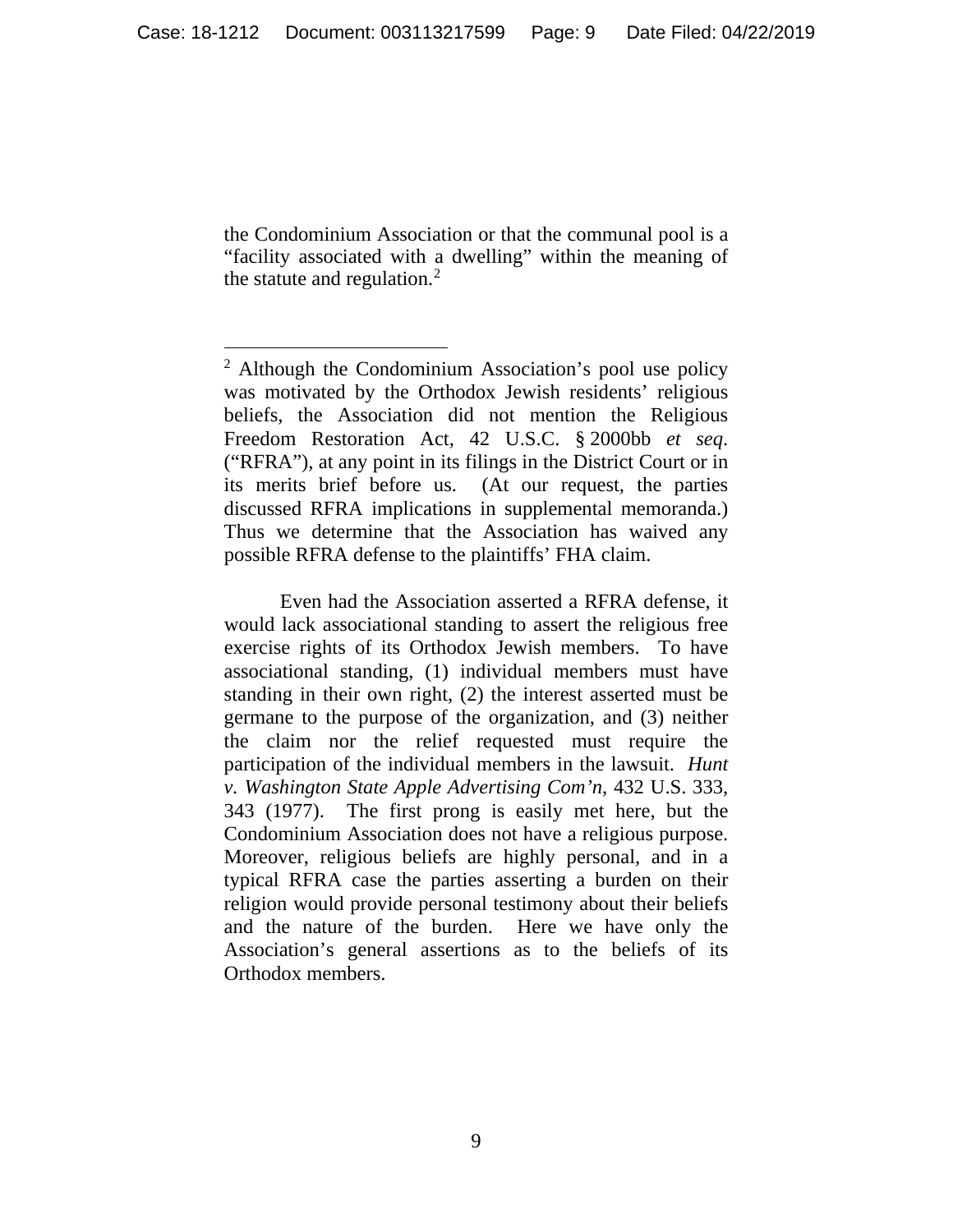"Where a regulation or policy facially discriminates on the basis of the protected trait, in certain circumstances it may constitute per se or explicit discrimination because the protected trait by definition plays a role in the decisionmaking process." *Community Services, Inc. v. Wind Gap Mun. Auth.*, 421 F.3d 170, 177 (3d Cir. 2005) (internal citations and quotation marks omitted). The Condominium Association argues that its pool schedule is not discriminatory because it was not motivated by malice toward either sex. But in *Wind Gap* we expressly held that a showing of malice is not required "where a plaintiff demonstrates that the challenged action involves disparate treatment through explicit facial discrimination. . . . Rather, the focus is on the explicit terms of the discrimination."<sup>3</sup> *Id*. (internal citations and quotation marks omitted).

Looking to the express terms of the pool policy, the Association emphasizes that it allows for roughly equal swimming time for both men and women in the aggregate. But this is not enough to save the pool schedule, which discriminates in its allotment of different times to men and women in addition to employing sex as its criterion. Under the most recent version of the schedule, women are able to swim for only 3.5 hours after 5:00 p.m. on weeknights,

<sup>&</sup>lt;sup>3</sup> This is different from when a plaintiff relies on indirect evidence of discrimination. In those cases, a plaintiff must first make out a *prima facie* case of discrimination, which usually means showing circumstances supporting a plausible inference of discrimination. Then the defendant must give a legitimate, nondiscriminatory reason for its actions, which the plaintiff may then show was a pretext for discrimination. *See generally McDonnell Douglas Corp. v. Green*, 411 U.S. 792, 802–04 (1973).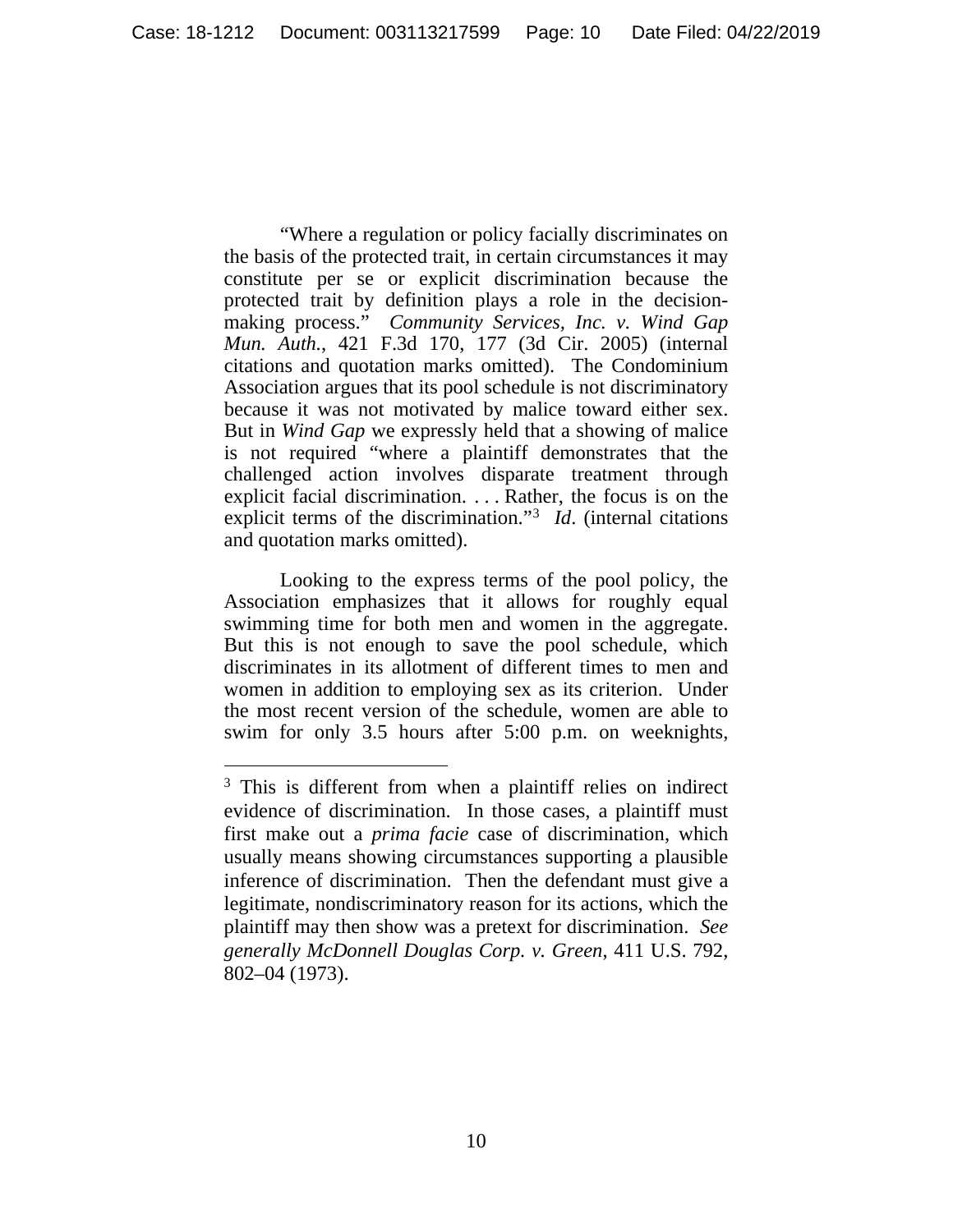compared to 16.5 hours for men. The schedule also assigns to men the entire period from 4:00 p.m. onward on Friday afternoons. Women with regular-hour jobs thus have little access to the pool during the work week, and the schedule appears to reflect particular assumptions about the roles of men and women. *Cf. United States v. Virginia*, 518 U.S. 515, 533 (1996) (Fourteenth Amendment forbids sex classifications based on "overbroad generalizations about the different talents, capacities, or preferences" of men and women); *Mississippi University for Women v. Hogan*, 458 U.S. 718, 724–25 (1982) (review of gender classifications must be "free of fixed notions concerning the roles and abilities" of men and women). In light of these specific inequitable features, the schedule discriminates against women under the FHA even though it provides roughly equal aggregate swimming time to each gender. 4

 <sup>4</sup> Plaintiffs argue that any schedule of sex-segregated swimming hours would necessarily violate the FHA, and they see the Association's arguments as akin to the "separate but equal" framework rejected in *Brown v. Board of Education*, 347 U.S. 483 (1954). We need not address that contention, and its potentially far-reaching implications, as this specific pool schedule is plainly discriminatory in its specifics. Thus we also need not consider the Association's argument that prohibiting single-sex swimming hours altogether would discriminate against the Orthodox Jewish residents and thereby itself violate the FHA. Moreover, as Judge Fuentes notes in his concurrence, the Association fails to substantiate its claim that eliminating segregated swimming hours would have a discriminatory effect on the Orthodox residents at A Country Place, as we do not know how many of the Orthodox community use the pool or how many would not use a mixed-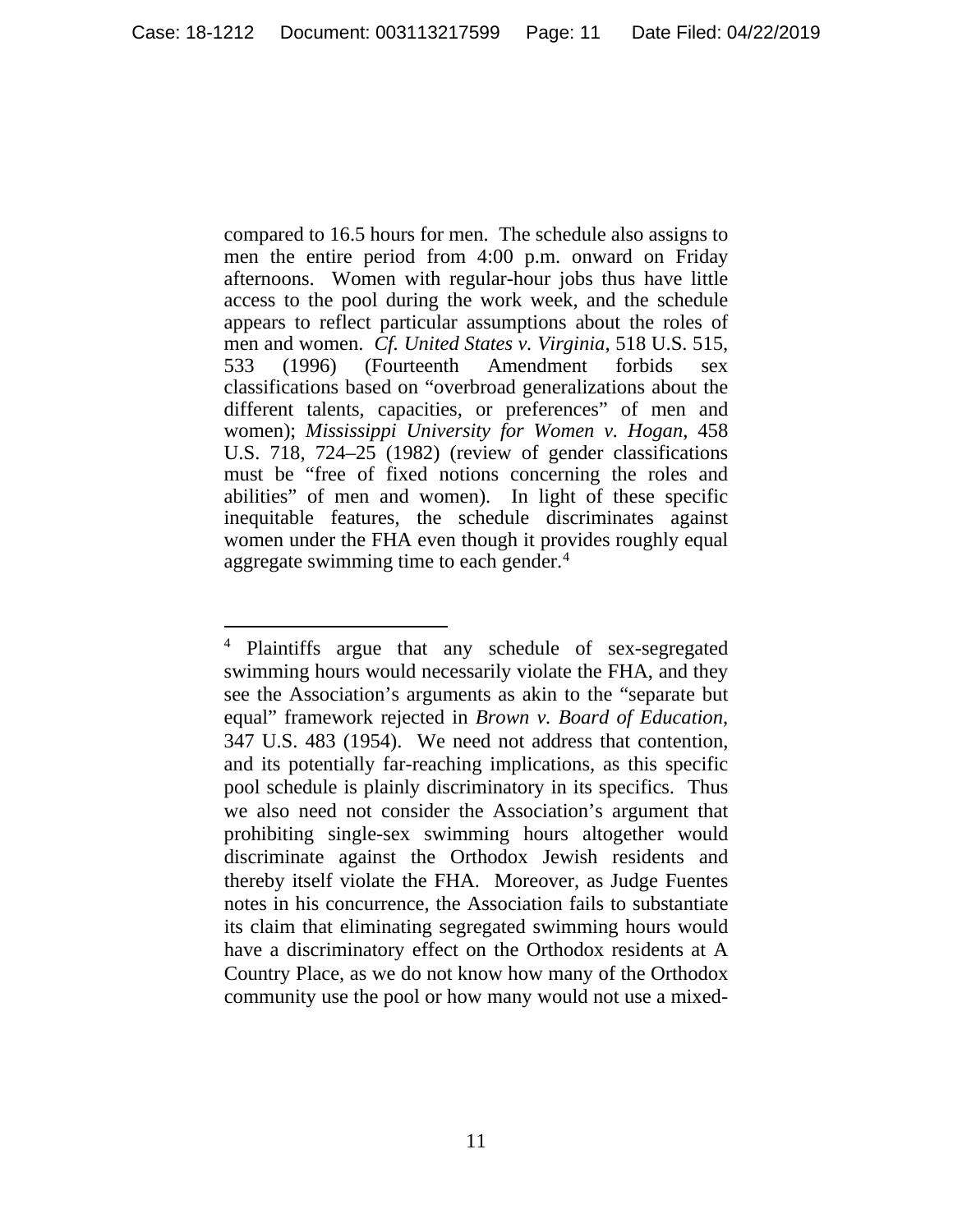\* \* \* \* \*

In this context we reverse and remand the case to the District Court to enter summary judgment in favor of the plaintiffs on their claim under the Fair Housing Act. We leave to the Court whether it continues to decline the exercise of supplemental jurisdiction over plaintiffs' state law claims.

 $\overline{a}$ 

sex pool because of religious objections. *See* Concurring Op. at 4–5.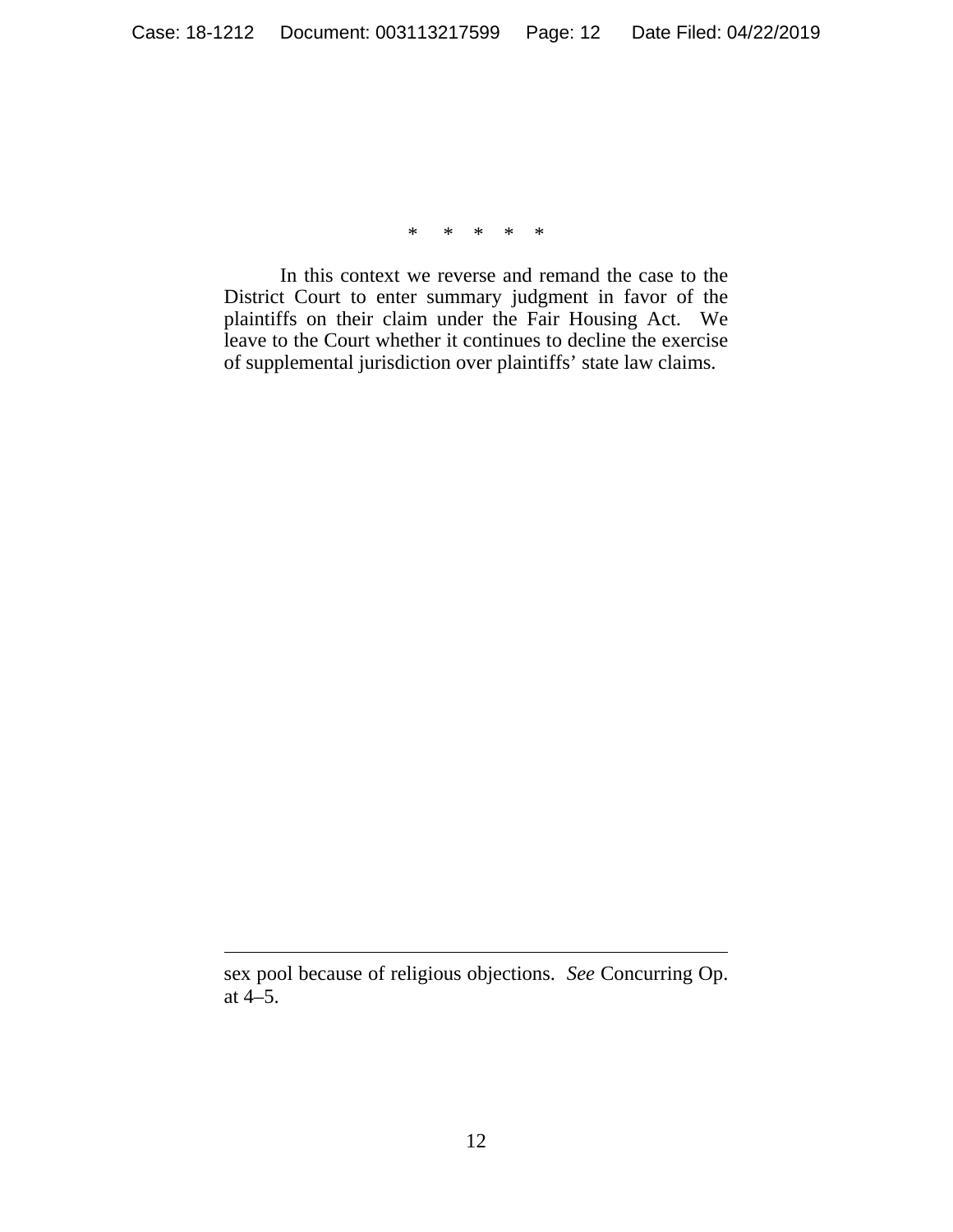#### FUENTES, *Circuit Judge*, concurring.

For decades, our jurisprudence has denounced the very notion of "separate, but equal" policies. In *Brown v. Board of Education*, the Supreme Court recognized that "the doctrine of 'separate but equal' has no place" because separate facilities are "inherently unequal."<sup>1</sup> The Court was even more explicit in *Loving v. Virginia*: "[W]e reject the notion that the mere 'equal application' of a statute containing racial classifications is enough to remove the classifications from the Fourteenth Amendment's proscription of all invidious racial discriminations  $\ldots$ ."<sup>2</sup>

Our vehement disapproval of segregation does not weaken when we adjudicate sex discrimination rather than racial discrimination cases. "Separate but equal treatment on the basis of sex is as self-contradictory as separate but equal on the basis of race."3 In *Healey v. Southwood Psychiatric Hospital*, we explained that "[w]hen open and explicit use of gender is employed . . . the systemic discrimination is in effect 'admitted' by the [defendant], and the case will turn on whether such overt disparate treatment is for some reason justified" under the relevant statute.<sup>4</sup>

 $1$  347 U.S. 483, 495 (1954).

<sup>2</sup> 388 U.S. 1, 8 (1967).

<sup>3</sup> *N.L.R.B. v. Local 106, Glass Bottle Blowers Ass'n*, 520 F.2d 693, 695 (6th Cir. 1975).

<sup>4</sup> 78 F.3d 128, 132 (3d Cir. 1996). Although *Healey* was an employment discrimination case, we frequently rely on our Title VII jurisprudence to guide our understanding of the FHA's antidiscrimination provisions. *See Cmty. Servs., Inc. v. Wind Gap Mun. Auth.*, 421 F.3d 170, 176 n.5 (3d Cir. 2005).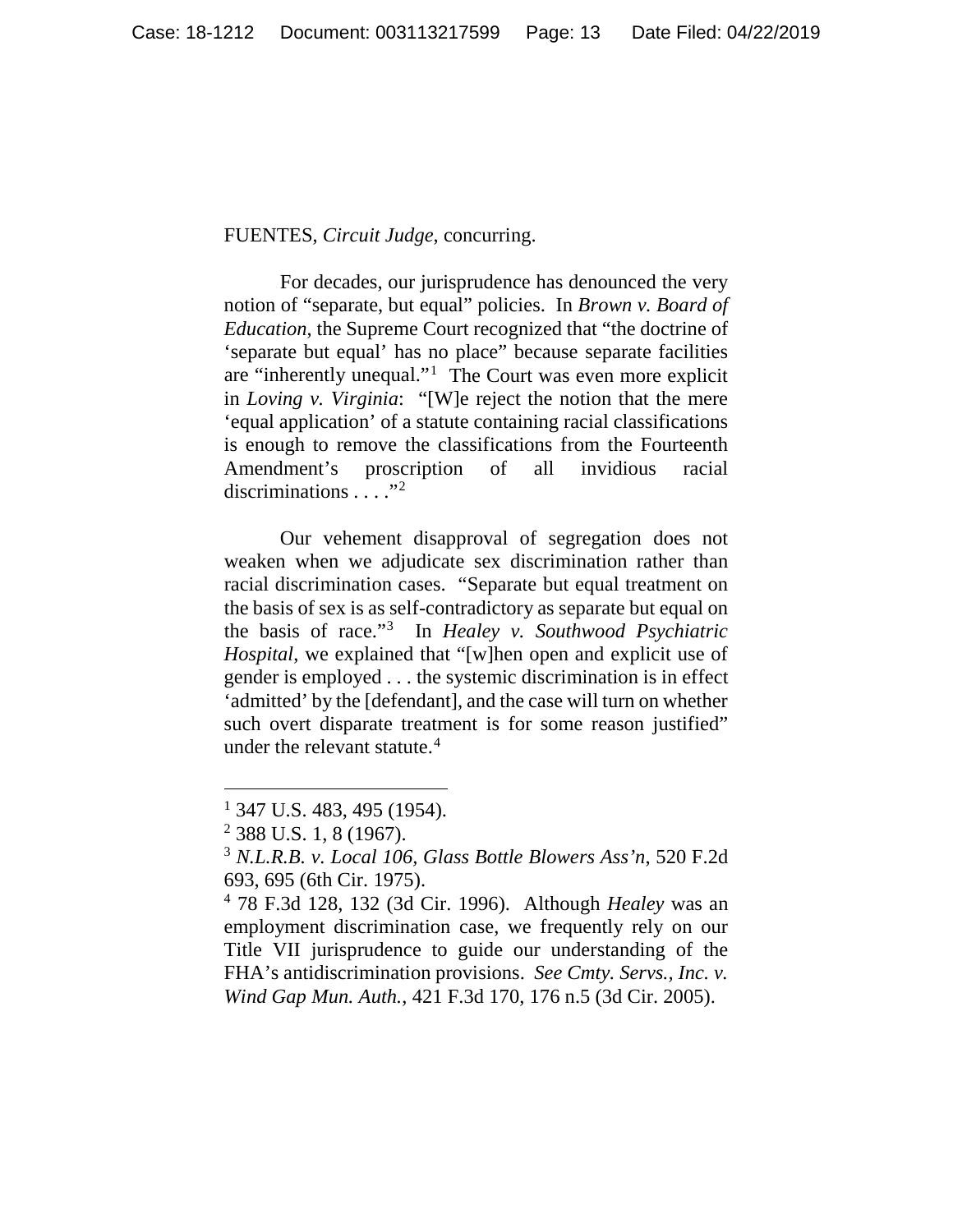While the majority opinion explains that we do not reach the issue of "whether sex-segregated swimming hours necessarily violate the FHA,"<sup>5</sup> I write separately to express my skepticism that the pool's sex-segregated schedule could be saved by a more even allocation of evening hours between men and women. Our jurisprudence makes clear that facial discrimination does not become lawful merely because its burdens are felt by members of both sexes. We would have no problem concluding, for example, that a pool schedule that allocates two-thirds of its hours to swimming segregated by race and one-third of its hours to "Integrated Swimming" would be intolerable under the FHA. And the FHA's prohibition on discrimination does not distinguish between discrimination on the basis of sex and discrimination on the basis of race. $6$ 

We have never considered whether there may be exceptions to the FHA's antidiscrimination provision.<sup>7</sup> Our sister circuits that have considered the issue have determined that in certain circumstances, there may be legal justifications for facial discrimination under the FHA. The Sixth, Ninth, and Tenth Circuits have concluded that facially discriminatory policies may be justified if a defendant can show that the

 $<sup>5</sup>$  Maj. Op. at 4.</sup>

<sup>6</sup> 42 U.S.C. § 3604(b) (prohibiting discrimination "because of race, color, religion, sex, familial status, or national origin").

<sup>&</sup>lt;sup>7</sup> Section 3607 creates a narrow exception by allowing religious organizations that sell or rent housing to give preference to members of the same religion, unless membership in the religion itself is "restricted on account of race, color, or national origin." *See id.* § 3607(a). That exception is inapplicable here.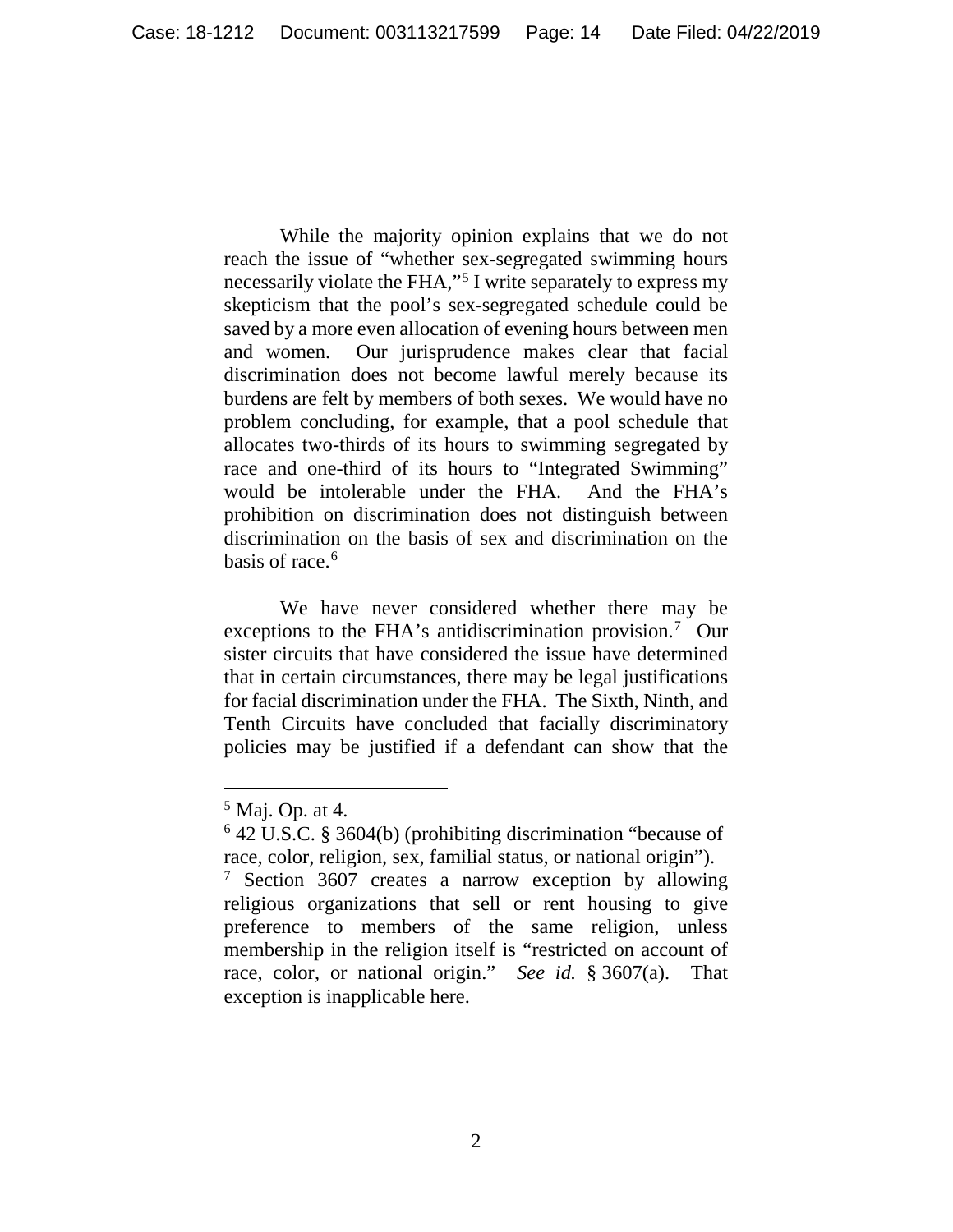policies benefit the protected class or respond to legitimate safety concerns.<sup>8</sup> The Eighth Circuit uses a different standard, requiring defendants to demonstrate that the facially discriminatory policy "was necessary to promote a governmental interest commensurate with the level of scrutiny afforded the class of people affected by the law under the equal protection clause."9

There are two reasons why we need not now determine whether to adopt one of the tests put forth by our sister circuits. First, as the majority opinion rightly concludes, in this case there is evidence of both facial discrimination and disparate treatment. The stark difference between men's swimming hours and women's swimming hours during weekday evenings

 <sup>8</sup> *Cmty. House, Inc. v. City of Boise*, 490 F.3d 1041, 1050 (9th Cir. 2007); *Larkin v. State of Mich. Dep't of Soc. Servs.*, 89 F.3d 285, 290 (6th Cir. 1996); *Bangerter v. Orem City Corp.*, 46 F.3d 1491, 1503–04 (10th Cir. 1995). As an example of how analysis of gender-based facial discrimination under the FHA might work, in *Community House v. City of Boise*, the Ninth Circuit determined that a religious homeless shelter's policy of excluding women and families was facially discriminatory "because it explicitly treats women and families different from men." *Cmty. House*, 490 F.3d at 1045. The court also addressed the shelter's suggestion that it would create a separate shelter for women and families, casting doubt on that justification because "there is a serious question that sheltering women and families . . . separately from men would benefit women and families by satisfying a required safety need." *Id.* at 1052.

<sup>9</sup> *Familystyle of St. Paul, Inc. v. City of St. Paul*, 923 F.2d 91, 93 (8th Cir. 1991).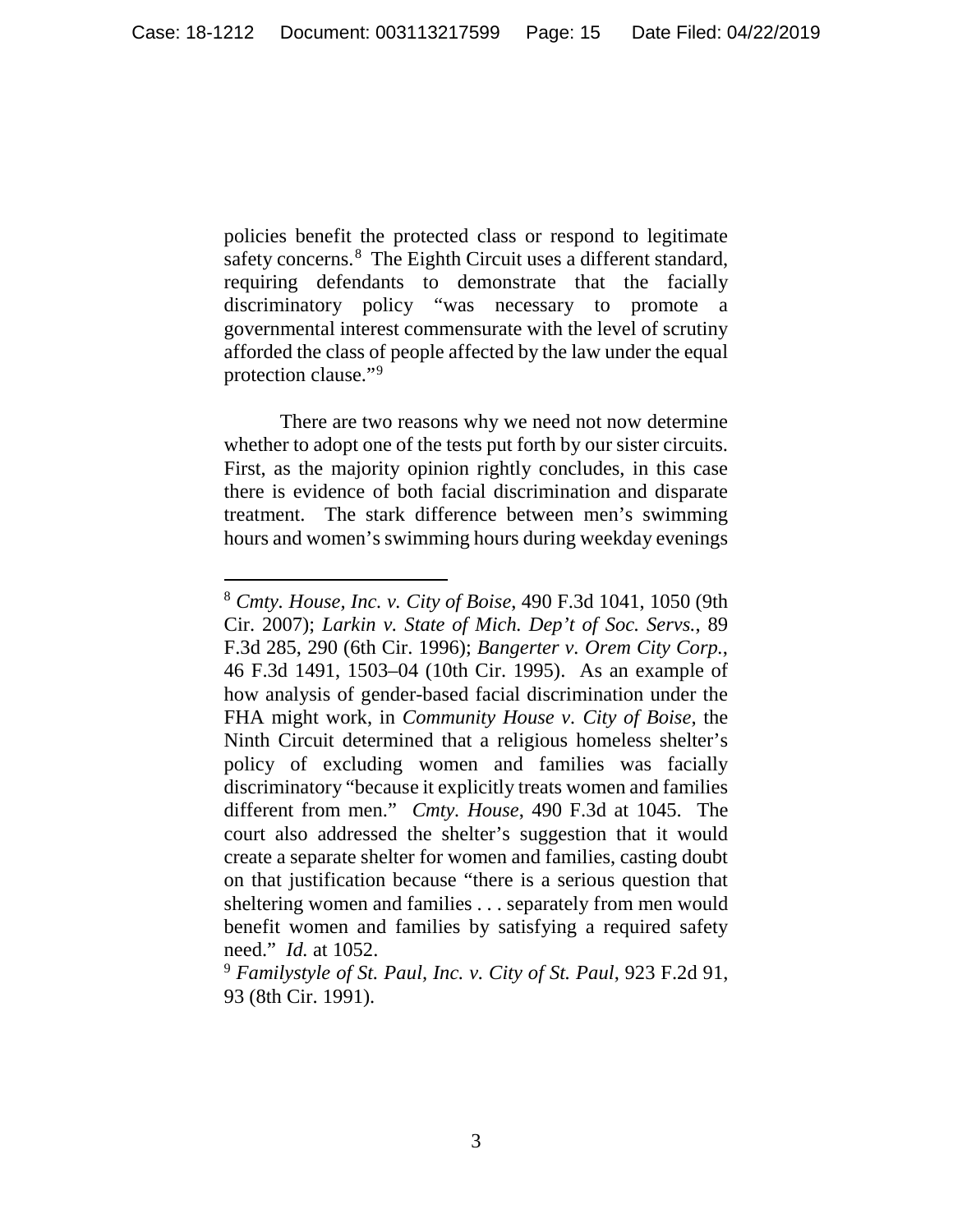is fatal to the pool schedule because it perpetuates stereotypes about the relative likelihood of men and women to be working during those hours. The Condominium Association attempted to justify the disparity by pointing to the deposition testimony of Ms. Engleman, who stated that on Friday afternoons, women are home preparing for the Shabbat holiday. The testimony is equivocal as to whether preparation for Shabbat is a religious mandate or a cultural practice that could be rooted in gender stereotypes about the role of women in homemaking. If it is the latter, of course, it cannot justify the discriminatory treatment of women. "[G]eneralizations about 'the way women are,' [and] estimates of what is appropriate for *most women*, no longer justify denying opportunity to women . . . ."10 Even if Ms. Engleman were explaining a religious requirement, her reasoning cannot justify the disparity between men's hours and women's hours on Mondays through Thursdays.

Second, regardless of the test we adopted, the Condominium Association's justifications would fail. Although the Association defends its discrimination on the basis of the religious concerns of its Orthodox Jewish members, $11$  it did not argue that its discriminatory schedule

 <sup>10</sup> *United States v. Virginia*, 518 U.S. 515, 550 (1996).

 $11$  The contemporaneous evidence suggests that the Association justified the pool schedule as the will of the majority rather than as a necessary accommodation to Orthodox Jewish residents. The Association informed Ms. Curto that "[t]he vast majority of people would abolish any mixed swimming, because that is the will of the majority." J.A. 174. The Association also informed Mr. Lusardi that "we are well within our rights to serve the vast majority of the